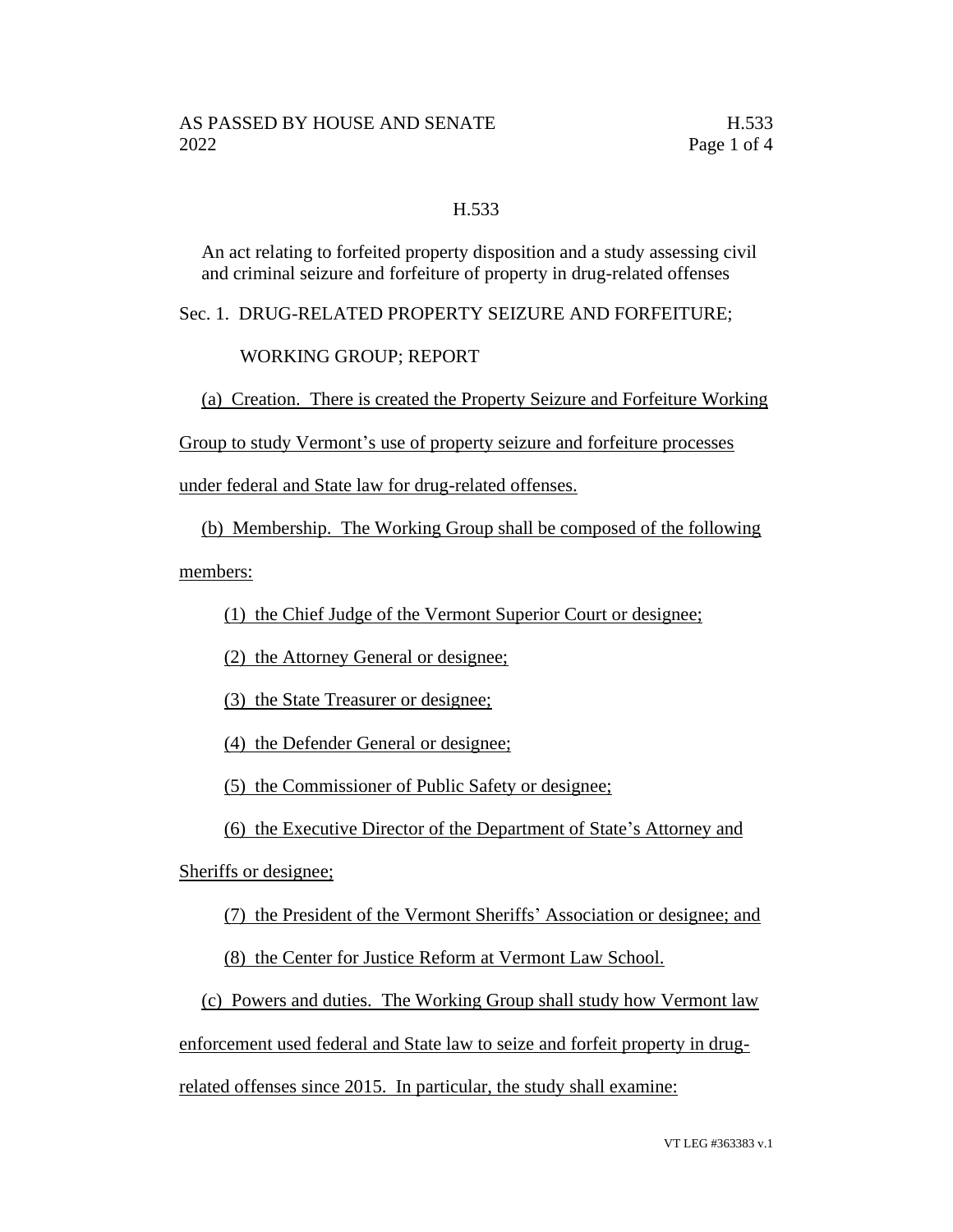(1) the date, type, quantity, value, and location of any seized property;

(2) the number of State property seizures resulting in federal adoption;

(3) forfeiture actions commenced using the State and federal processes, including the date of commencement, type of forfeiture process used, and why the specific forfeiture process was selected;

(4) drug offenses related to any State and federal forfeiture actions, including the date the offense is charged and date of final judgment, plea agreement, or other agreement disposing of the matter;

(5) whether innocent owners, lienholders, or other interested parties aggrieved by a seizure or forfeiture intervened or otherwise participated in any State and federal forfeiture actions;

(6) the outcomes of State and federal forfeiture actions, including the dates of disposition and whether property was forfeited, returned, or otherwise disposed;

(7) how and when the proceeds of forfeited property were distributed using the State and federal processes, including the share of proceeds received by any law enforcement agencies and prosecutors' offices;

(8) how any proceeds were used by law enforcement agencies and prosecutors' offices;

(9) any problems, impediments, or issues with the State process, including impacts on the State court system if it is expanded; and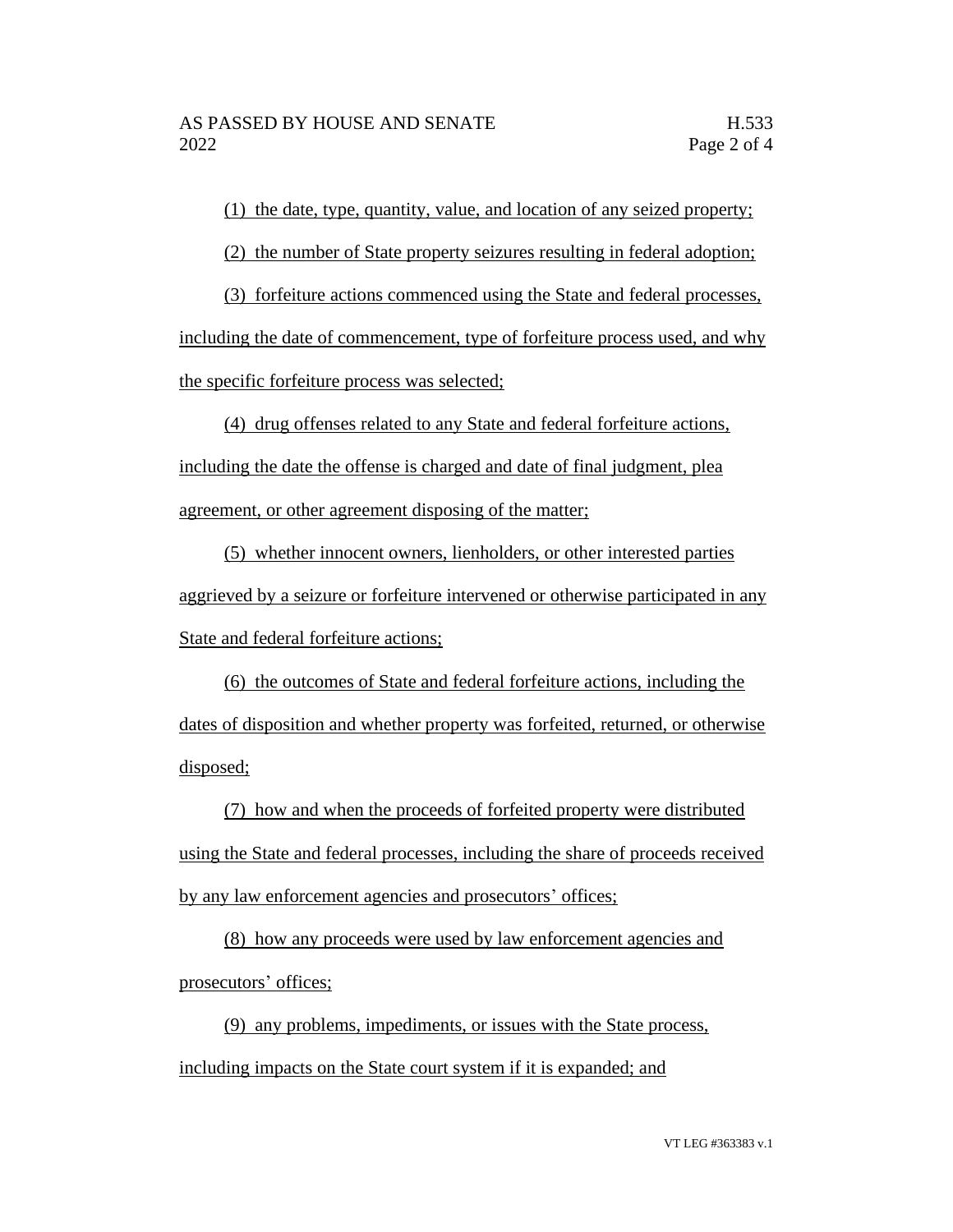(10) any complaints concerning abuse of the State and federal processes by law enforcement agencies or prosecutors' offices.

(d) Report. On or before December 15, 2022, the Working Group shall

submit a written report in the form of proposed legislation to the Joint

Legislative Justice Oversight Committee, the Senate Committee on Judiciary,

and the House Committee on Judiciary.

(e) Meetings.

(1) The Chief Judge of the Vermont Superior Court or designee shall call the first meeting of the Working Group to occur on or before July 15, 2022.

(2) The Committee shall select a chair from among its members at the first meeting.

(3) A majority of the membership shall constitute a quorum.

(4) The Working Group shall cease to exist on January 31, 2023.

Sec. 2. 18 V.S.A. § 4247 is amended to read:

## § 4247. DISPOSITION OF PROPERTY

(a) Whenever property is forfeited and delivered to the State Treasurer under this subchapter, the State Treasurer shall,  $\theta$  not sooner than 90 days  $\theta$ after the date the property is delivered, sell the property at a public sale held under 27 V.S.A. chapter <del>13</del> 18, subchapter 7.